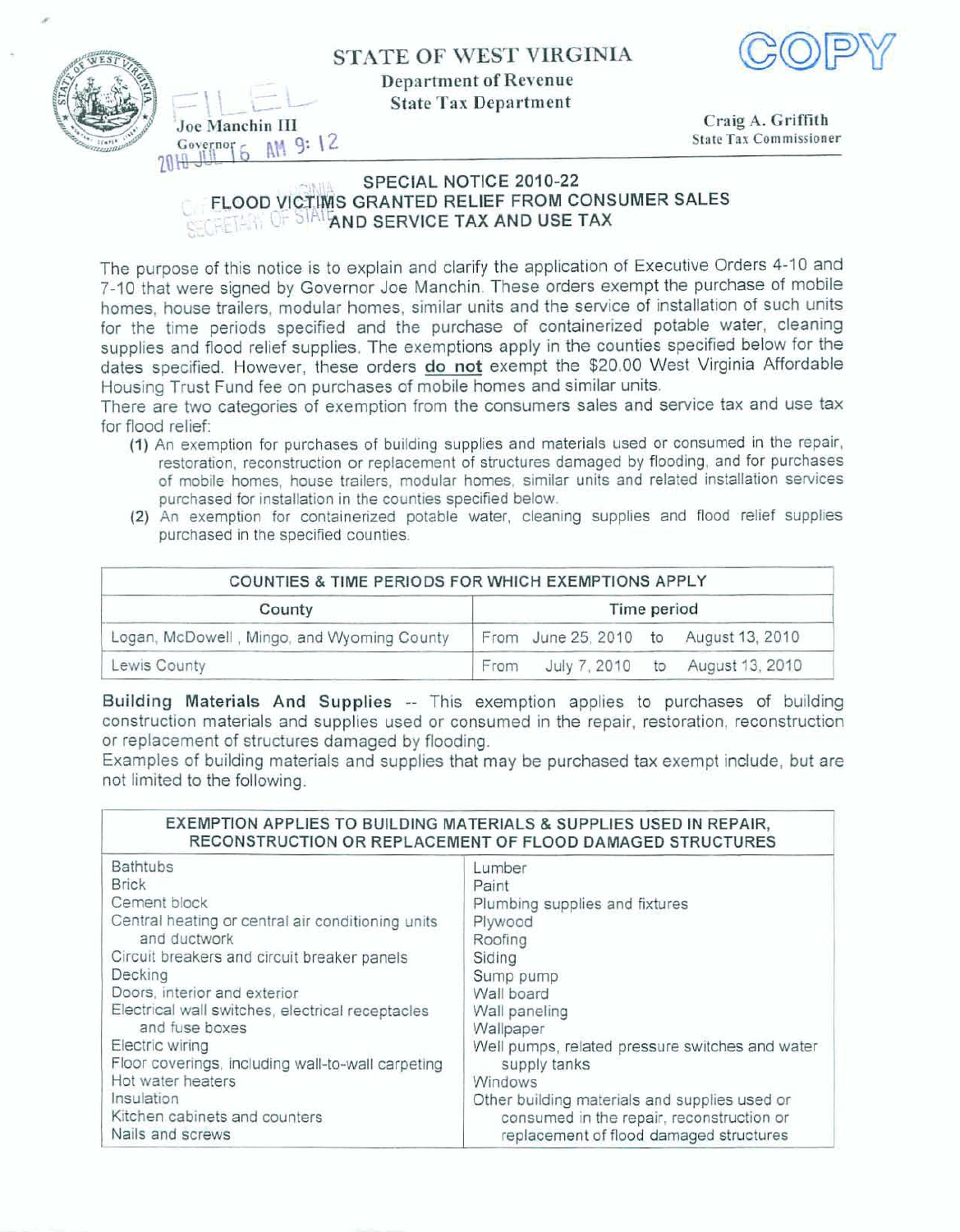## SPECIAL NOTICE 2010-22 Page 2 of 4

The exemptions allowed by Executive Orders 4-10 and 7-10 do not apply to the replacement or repair of tangible personal property that, although destroyed, is not classified as a permanent fixture to the structure. The exemption does not apply to non-essential or luxury items or to typical household appliances.

| EXEMPTION DOES NOT APPLY TO:                      |                                                  |  |
|---------------------------------------------------|--------------------------------------------------|--|
| <b>Backhoes</b>                                   | Public service radio scanners or any other radio |  |
| <b>Boats</b>                                      | All terrain vehicles                             |  |
| <b>Bulldozers</b>                                 | Power washers                                    |  |
| Clothes dryers                                    | Endloaders                                       |  |
| Computers                                         | Floor fans                                       |  |
| Cooking utensils, pots and pans                   | Skip loaders                                     |  |
| Dish washers (whether or not built-in)            | Excavators                                       |  |
| Draperies                                         | <b>Welders</b>                                   |  |
| Food                                              | Chain saws                                       |  |
| Freezers                                          | Hot tubs or components thereof                   |  |
| Furniture                                         | Lawnmowers                                       |  |
| Guns                                              | Microwave ovens (whether or not built-in)        |  |
| Hand tools other than those allowed in the flood  | Power tools                                      |  |
| relief supplies list set forth below              | Refrigerators (whether or not built-in)          |  |
| Motor vehicles, including motorcycles, four wheel | Stoves (whether or not built-in)                 |  |
| drive vehicles, two wheel drive vehicles and      | Swimming pools or components thereof             |  |
| any other motor driven vehicle                    | Tangible personal property used in carrying on a |  |
| <b>Bicycles</b>                                   | business* -- See notation below.                 |  |
| AM, FM, or shortwave, receivers or transmitters   | Television satellite dishes                      |  |
| Walkie talkies                                    | Televisions                                      |  |
|                                                   | Washing machines                                 |  |

\* Notation -- Purchases of tangible personal property used in carrying on a business are taxable unless the purchase is exempt under a provision of law other than Executive Orders 4-10 and 7-10. For example: Purchases of some business inventory items may be subject to the purchase for resale exemption of W. Va. Code §11-15-9(a)(9).

Potable Containerized Water - Purchases of potable water in the specified counties are exempt. Purchases of other drinks and beverages are not exempt.

| POTABLE CONTAINERIZED WATER                                                                      |                                                                                                                                                                                                                          |
|--------------------------------------------------------------------------------------------------|--------------------------------------------------------------------------------------------------------------------------------------------------------------------------------------------------------------------------|
| <b>EXEMPTION APPLIES TO</b><br><b>POTABLE CONTAINERIZED WATER</b>                                | <b>EXEMPTION DOES NOT APPLY TO:</b>                                                                                                                                                                                      |
| Bottled potable water<br>Potable water sold in any size container, jug,<br>bottle, tank or drum. | Beer<br>Any alcoholic beverage<br>"Near beer"<br>Soft drinks<br><b>Milk</b><br><b>Buttermilk</b><br>Fruit juice<br>Vegetable juice<br>Any flavored beverage<br>Any carbonated beverage<br>Any beverage other than water. |

Cleaning Supplies And Flood Relief Items --The following list is an exclusive list of exempt cleaning supplies and flood relief supplies to which the exemption applies.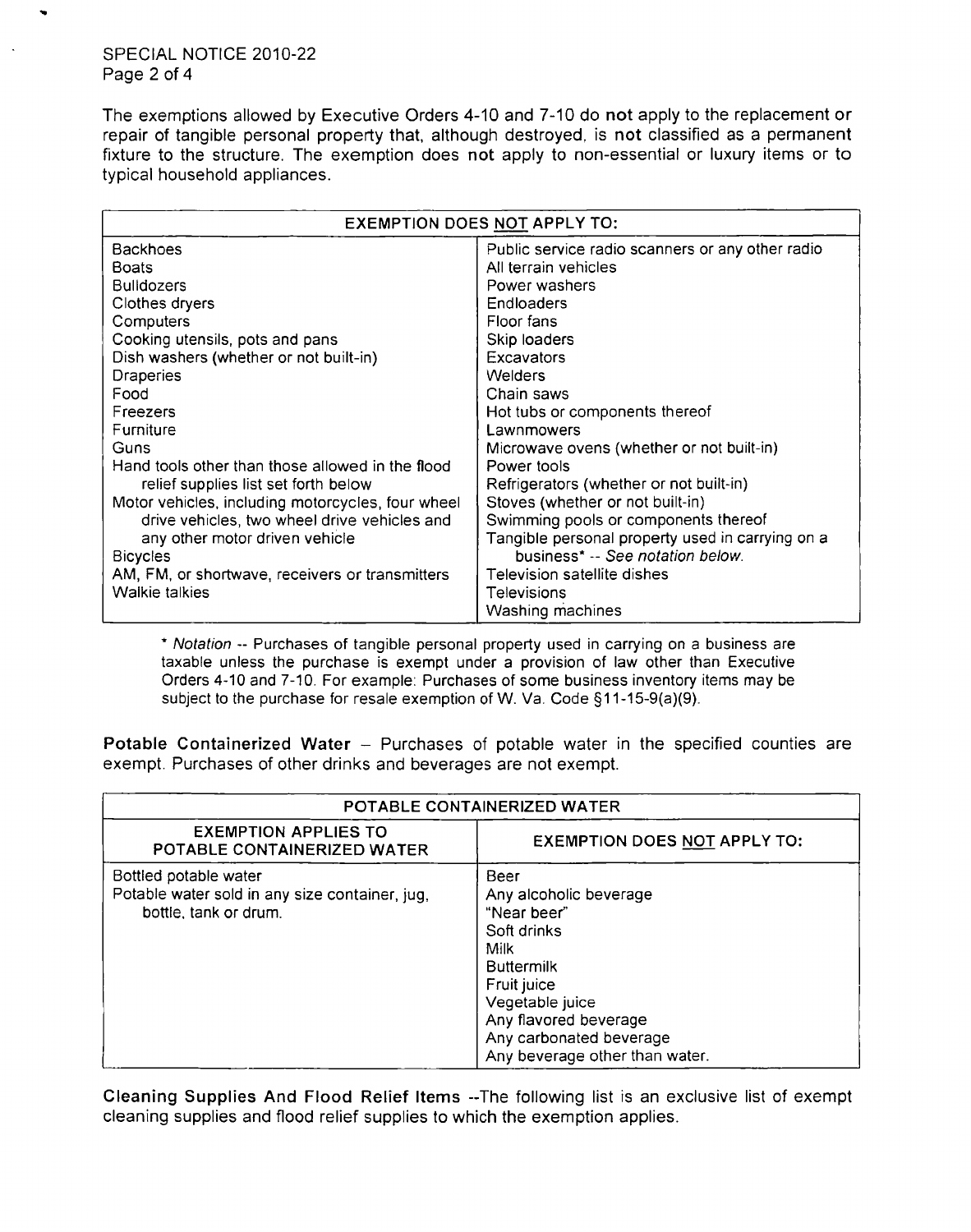| EXEMPTION APPLIES TO, AND IS LIMITED TO THE FOLLOWING |
|-------------------------------------------------------|
| CLEANING SUPPLIES AND FLOOD RELIEF ITEMS:             |

| <b>Cleaning supplies</b>                                                                                                                                                                                                                                                                                                                                                                                                                              | Other supplies for flood relief                                                                                                                                                                                                                                                                                                                                                                                                                                                                                                                                                                                                                                                                          |
|-------------------------------------------------------------------------------------------------------------------------------------------------------------------------------------------------------------------------------------------------------------------------------------------------------------------------------------------------------------------------------------------------------------------------------------------------------|----------------------------------------------------------------------------------------------------------------------------------------------------------------------------------------------------------------------------------------------------------------------------------------------------------------------------------------------------------------------------------------------------------------------------------------------------------------------------------------------------------------------------------------------------------------------------------------------------------------------------------------------------------------------------------------------------------|
| <b>Abrasive and Non Abrasive Cleaners</b>                                                                                                                                                                                                                                                                                                                                                                                                             | <b>Brooms</b>                                                                                                                                                                                                                                                                                                                                                                                                                                                                                                                                                                                                                                                                                            |
| Air Fresheners                                                                                                                                                                                                                                                                                                                                                                                                                                        | Dustpans                                                                                                                                                                                                                                                                                                                                                                                                                                                                                                                                                                                                                                                                                                 |
| Bleach                                                                                                                                                                                                                                                                                                                                                                                                                                                | Wet & dry Mops                                                                                                                                                                                                                                                                                                                                                                                                                                                                                                                                                                                                                                                                                           |
| <b>Disinfectants</b>                                                                                                                                                                                                                                                                                                                                                                                                                                  | Mop Buckets                                                                                                                                                                                                                                                                                                                                                                                                                                                                                                                                                                                                                                                                                              |
| Dishwasher detergents, soaps and Additives                                                                                                                                                                                                                                                                                                                                                                                                            | Wet Floor Signs                                                                                                                                                                                                                                                                                                                                                                                                                                                                                                                                                                                                                                                                                          |
| Dish Soap                                                                                                                                                                                                                                                                                                                                                                                                                                             | Rubber, vinyl and similar Chemical Resistant                                                                                                                                                                                                                                                                                                                                                                                                                                                                                                                                                                                                                                                             |
| Floor Polish                                                                                                                                                                                                                                                                                                                                                                                                                                          | Gloves                                                                                                                                                                                                                                                                                                                                                                                                                                                                                                                                                                                                                                                                                                   |
| Floor Wax                                                                                                                                                                                                                                                                                                                                                                                                                                             | Scouring Pads                                                                                                                                                                                                                                                                                                                                                                                                                                                                                                                                                                                                                                                                                            |
| <b>Glass Cleaner</b>                                                                                                                                                                                                                                                                                                                                                                                                                                  | <b>Scrub Brushes</b>                                                                                                                                                                                                                                                                                                                                                                                                                                                                                                                                                                                                                                                                                     |
| Hand and Bath soap                                                                                                                                                                                                                                                                                                                                                                                                                                    | Sponges                                                                                                                                                                                                                                                                                                                                                                                                                                                                                                                                                                                                                                                                                                  |
| Hand sanitizer                                                                                                                                                                                                                                                                                                                                                                                                                                        | <b>Toilet Brushes</b>                                                                                                                                                                                                                                                                                                                                                                                                                                                                                                                                                                                                                                                                                    |
| Laundry Additives                                                                                                                                                                                                                                                                                                                                                                                                                                     | Dish Mops                                                                                                                                                                                                                                                                                                                                                                                                                                                                                                                                                                                                                                                                                                |
| Laundry Soap                                                                                                                                                                                                                                                                                                                                                                                                                                          | Dish cloths                                                                                                                                                                                                                                                                                                                                                                                                                                                                                                                                                                                                                                                                                              |
|                                                                                                                                                                                                                                                                                                                                                                                                                                                       |                                                                                                                                                                                                                                                                                                                                                                                                                                                                                                                                                                                                                                                                                                          |
|                                                                                                                                                                                                                                                                                                                                                                                                                                                       |                                                                                                                                                                                                                                                                                                                                                                                                                                                                                                                                                                                                                                                                                                          |
|                                                                                                                                                                                                                                                                                                                                                                                                                                                       |                                                                                                                                                                                                                                                                                                                                                                                                                                                                                                                                                                                                                                                                                                          |
|                                                                                                                                                                                                                                                                                                                                                                                                                                                       |                                                                                                                                                                                                                                                                                                                                                                                                                                                                                                                                                                                                                                                                                                          |
| Mildicide                                                                                                                                                                                                                                                                                                                                                                                                                                             |                                                                                                                                                                                                                                                                                                                                                                                                                                                                                                                                                                                                                                                                                                          |
|                                                                                                                                                                                                                                                                                                                                                                                                                                                       |                                                                                                                                                                                                                                                                                                                                                                                                                                                                                                                                                                                                                                                                                                          |
|                                                                                                                                                                                                                                                                                                                                                                                                                                                       |                                                                                                                                                                                                                                                                                                                                                                                                                                                                                                                                                                                                                                                                                                          |
|                                                                                                                                                                                                                                                                                                                                                                                                                                                       |                                                                                                                                                                                                                                                                                                                                                                                                                                                                                                                                                                                                                                                                                                          |
|                                                                                                                                                                                                                                                                                                                                                                                                                                                       |                                                                                                                                                                                                                                                                                                                                                                                                                                                                                                                                                                                                                                                                                                          |
|                                                                                                                                                                                                                                                                                                                                                                                                                                                       |                                                                                                                                                                                                                                                                                                                                                                                                                                                                                                                                                                                                                                                                                                          |
|                                                                                                                                                                                                                                                                                                                                                                                                                                                       |                                                                                                                                                                                                                                                                                                                                                                                                                                                                                                                                                                                                                                                                                                          |
|                                                                                                                                                                                                                                                                                                                                                                                                                                                       |                                                                                                                                                                                                                                                                                                                                                                                                                                                                                                                                                                                                                                                                                                          |
|                                                                                                                                                                                                                                                                                                                                                                                                                                                       |                                                                                                                                                                                                                                                                                                                                                                                                                                                                                                                                                                                                                                                                                                          |
|                                                                                                                                                                                                                                                                                                                                                                                                                                                       |                                                                                                                                                                                                                                                                                                                                                                                                                                                                                                                                                                                                                                                                                                          |
|                                                                                                                                                                                                                                                                                                                                                                                                                                                       |                                                                                                                                                                                                                                                                                                                                                                                                                                                                                                                                                                                                                                                                                                          |
|                                                                                                                                                                                                                                                                                                                                                                                                                                                       |                                                                                                                                                                                                                                                                                                                                                                                                                                                                                                                                                                                                                                                                                                          |
|                                                                                                                                                                                                                                                                                                                                                                                                                                                       |                                                                                                                                                                                                                                                                                                                                                                                                                                                                                                                                                                                                                                                                                                          |
|                                                                                                                                                                                                                                                                                                                                                                                                                                                       |                                                                                                                                                                                                                                                                                                                                                                                                                                                                                                                                                                                                                                                                                                          |
|                                                                                                                                                                                                                                                                                                                                                                                                                                                       |                                                                                                                                                                                                                                                                                                                                                                                                                                                                                                                                                                                                                                                                                                          |
|                                                                                                                                                                                                                                                                                                                                                                                                                                                       |                                                                                                                                                                                                                                                                                                                                                                                                                                                                                                                                                                                                                                                                                                          |
|                                                                                                                                                                                                                                                                                                                                                                                                                                                       |                                                                                                                                                                                                                                                                                                                                                                                                                                                                                                                                                                                                                                                                                                          |
|                                                                                                                                                                                                                                                                                                                                                                                                                                                       |                                                                                                                                                                                                                                                                                                                                                                                                                                                                                                                                                                                                                                                                                                          |
|                                                                                                                                                                                                                                                                                                                                                                                                                                                       |                                                                                                                                                                                                                                                                                                                                                                                                                                                                                                                                                                                                                                                                                                          |
|                                                                                                                                                                                                                                                                                                                                                                                                                                                       |                                                                                                                                                                                                                                                                                                                                                                                                                                                                                                                                                                                                                                                                                                          |
|                                                                                                                                                                                                                                                                                                                                                                                                                                                       |                                                                                                                                                                                                                                                                                                                                                                                                                                                                                                                                                                                                                                                                                                          |
|                                                                                                                                                                                                                                                                                                                                                                                                                                                       |                                                                                                                                                                                                                                                                                                                                                                                                                                                                                                                                                                                                                                                                                                          |
| Laundry Stain Remover<br>Leather Cleaner and Conditioner<br>Marble Fiberglass and Countertop Cleaners<br>Metal Cleaners & Polish<br>Mold, Mildew, Rust & Lime Cleaners<br><b>Mopping Solution</b><br>Multi-Purpose & All-Purpose Cleaners<br>Oven Cleaner<br>Rust & Stain Remover<br>Soft Scrubbing Cleaner<br>Shampoo<br>Stone Cleaner<br><b>Toilet Bowl Cleaners</b><br>Tub & Tile Cleaners<br><b>Upholstery Spot Remover</b><br><b>Wood Polish</b> | Paper towels<br>Towels<br>Garbage bags<br>Trash cans<br>Rolls of heavy plastic, sheet plastic and tarpaulins<br>Duct tape<br>Garden hoses and nozzles<br>Work gloves<br>Disposable Tyvek and similar overalls & protective<br>clothing<br>Face masks with breathing filters<br>Rubber boots<br>Spray canisters and backpack sprayers for<br>applying mildicide and disinfectants<br>Shovels<br>Rakes<br>Hoes<br><b>Mattocks</b><br>Pulaski Tools<br>floor squeegees<br>floor scrapers<br>snow shovels which can be used as a substitute for<br>a floor scraper<br><b>Buckets</b><br>Sheets of plywood (for temporary walkways, and<br>staging areas for debris cleanup)<br>Camping type portable toilets |

The exemption for purchases of mobile homes may be asserted by a person who has been rendered homeless by the flooding. The mobile home exemption is also available for a contractor or other person purchasing a mobile home for or on behalf of a person rendered homeless by the flooding.

The exemption for purchases of building materials may be asserted by the property owner who suffered flood related damage or by a contractor or other person making purchases on behalf of the property owner.

The contractor may only assert the exemption for allowable building construction materials and supplies that are purchased for direct and immediate use and consumption in the construction of the residential property or commercial structure to which the exemption certificate applies.

The contractor may only assert the exemption in relation to construction of qualified structures located within the State of West Virginia.